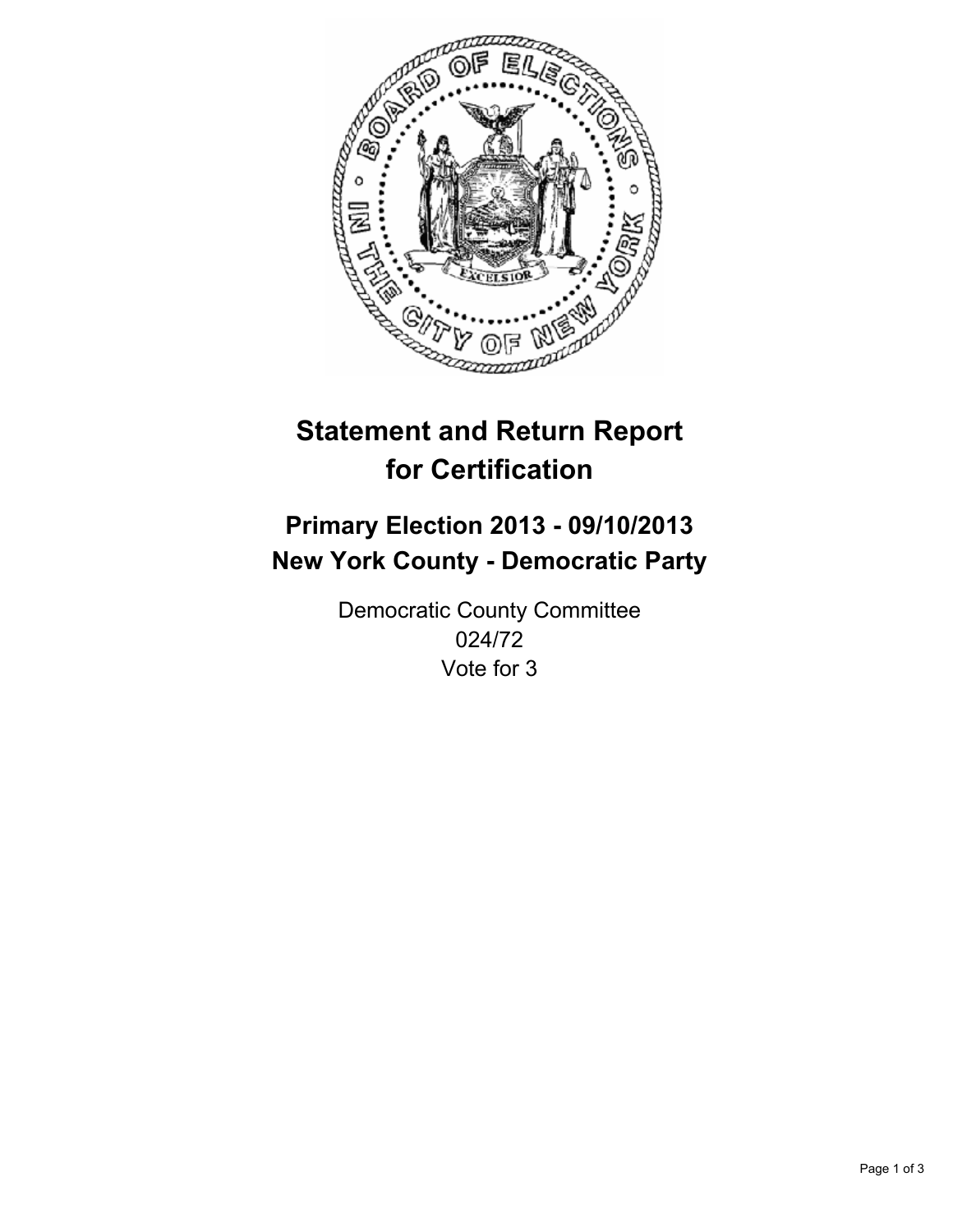

### **Assembly District 72**

| <b>EMERGENCY</b>             | 0   |
|------------------------------|-----|
| ABSENTEE/MILITARY            | 0   |
| <b>FEDERAL</b>               | 0   |
| SPECIAL PRESIDENTIAL         | 0   |
| AFFIDAVIT                    |     |
| CECILIO M. RAMIREZ           | 43  |
| <b>BIENVENIDA CORPORAN</b>   | 21  |
| <b>MICHAEL ORTIZ</b>         | 39  |
| AMANDA DE LA CRUZ            | 22  |
| ELENA BOYADJIEVA VESSELINOVA | 16  |
| <b>Total Votes</b>           | 141 |